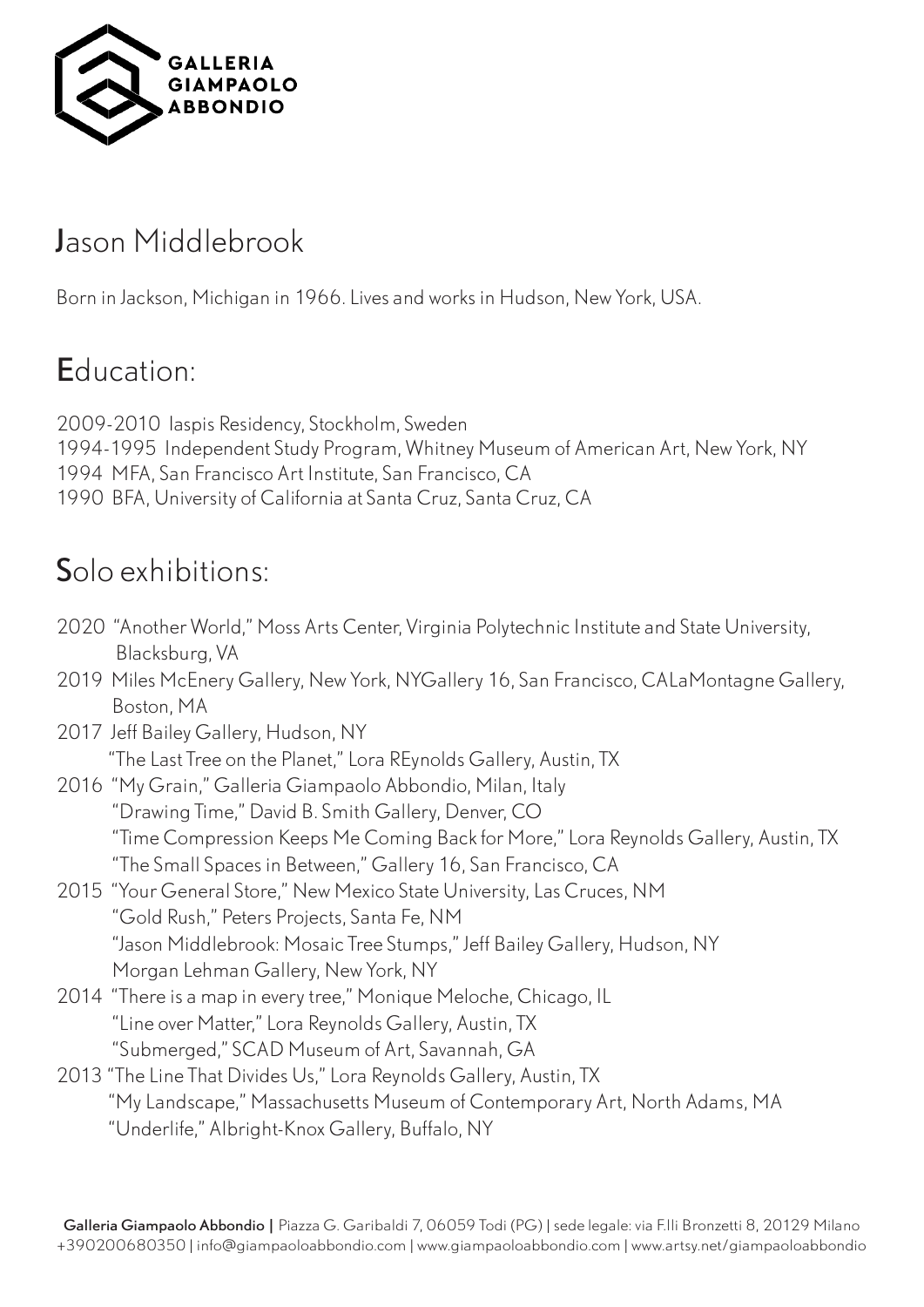

| 2011 "A Break from Content," DODGEgallery, New York, NY<br>2010 "More Art About Buildings and Food," Arthouse, Austin, TX<br>"LESS," Monique Meloche, Chicago, IL<br>"The Country Drawing Fair," The Big Draw at Wave Hill, The Drawing Center, New York, NY<br>"With the Grain," Galleri Charlotte Lund, Stockholm, Sweden                                                                                                                                                                                                                                                    |
|--------------------------------------------------------------------------------------------------------------------------------------------------------------------------------------------------------------------------------------------------------------------------------------------------------------------------------------------------------------------------------------------------------------------------------------------------------------------------------------------------------------------------------------------------------------------------------|
| 2009 "Live With Less," University Art Museum, Albany, New York, NY<br>2008 "Vein," Sara Meltzer Gallery, New York, NY<br>2007 "One Man's Trash is Another Man's Treasure," Kevin Bruk Gallery, Miami, FL<br>"Untitled (Let San Salvador inspire the way)," organized by Museo de Arte de El Salvador,<br>San Salvador, El Salvador                                                                                                                                                                                                                                             |
| "Traveling Seeds," Mount Sinai Hospital, New York, NY, commissioned by RxArt<br>"Jason Middlebrook: Disturbed Sites," Lisa Dent Gallery, San Francisco, CA<br>2006 "Live Building: The Recycling and Demolition of the Wurm's Building," organized by Ciara<br>Ennis, California Museum of Photography, UCR/ARTS block, Riverside, CA<br>"It's All So Black and White," Sara Meltzer Gallery, New York, NY<br>Galleria Paolo Bonzano Artecontemporanea, Rome, Italy                                                                                                            |
| "The Night Time is the Right Time," Galleri Charlotte Lund, Stockholm, Sweden<br>2005 "Alchemical Primordiality," Galleria Giampaolo Abbondio, Milan, Italy, curated by Gianluca<br>Marziani<br>"The Provider," Sara Meltzer Gallery, New York, NY                                                                                                                                                                                                                                                                                                                             |
| "Past, Present, Future," Margo Leavin Gallery, Los Angeles, CA<br>2004 "The Beginning of the End," Aldrich Contemporary Museum of Art, Ridgefield, CT<br>Outdoor sculpture project, Aspen Art Museum, Aspen, CO<br>2003 "APL #1," Sara Meltzer Gallery, New York, NY<br>"APL #2," Els Hannape Underground, Athens, Greece"Empire of Dirt," Palazzo Delle                                                                                                                                                                                                                       |
| Papesse, Siena, Italy, curated by Lorenzo Fusi<br>Nylon Gallery, London, EnglandCentro Arte Contemporanea, Siena, Italy<br>2002 "(De) - Composition," Art Statements, Art Basel Miami Beach, Miami, FL<br>2001 "Dig," New Museum of Contemporary Art, New York, NY<br>"Museum Storage," Santa Monica Museum of Art, Santa Monica, CA, curated by Ciara Ennis<br>"Visible Entropy," Sara Meltzer Gallery, New York, NY                                                                                                                                                          |
| Wellcome Trust Commission, Euston Road Hoarding Project, Wellcome Trust, London<br>210 Gallery Installation, Wellcome Trust, London, England<br>"California is Still Falling Into the Ocean," Room 02, Sara Meltzer Gallery, New York, NY<br>2000 "Jason + Kate," presented by Sara Meltzer Gallery, Meat Market Art Fair, New York, NY<br>1999 "Subdivision," Steffany Martz Gallery, New York, NY<br>"Grand Entrance at the Commons," Public Art Fund of New York City, Metro Tech, Brooklyn<br>"I Feel Like Making Love (Sempervirens)," Three Day Weekend, Los Angeles, CA |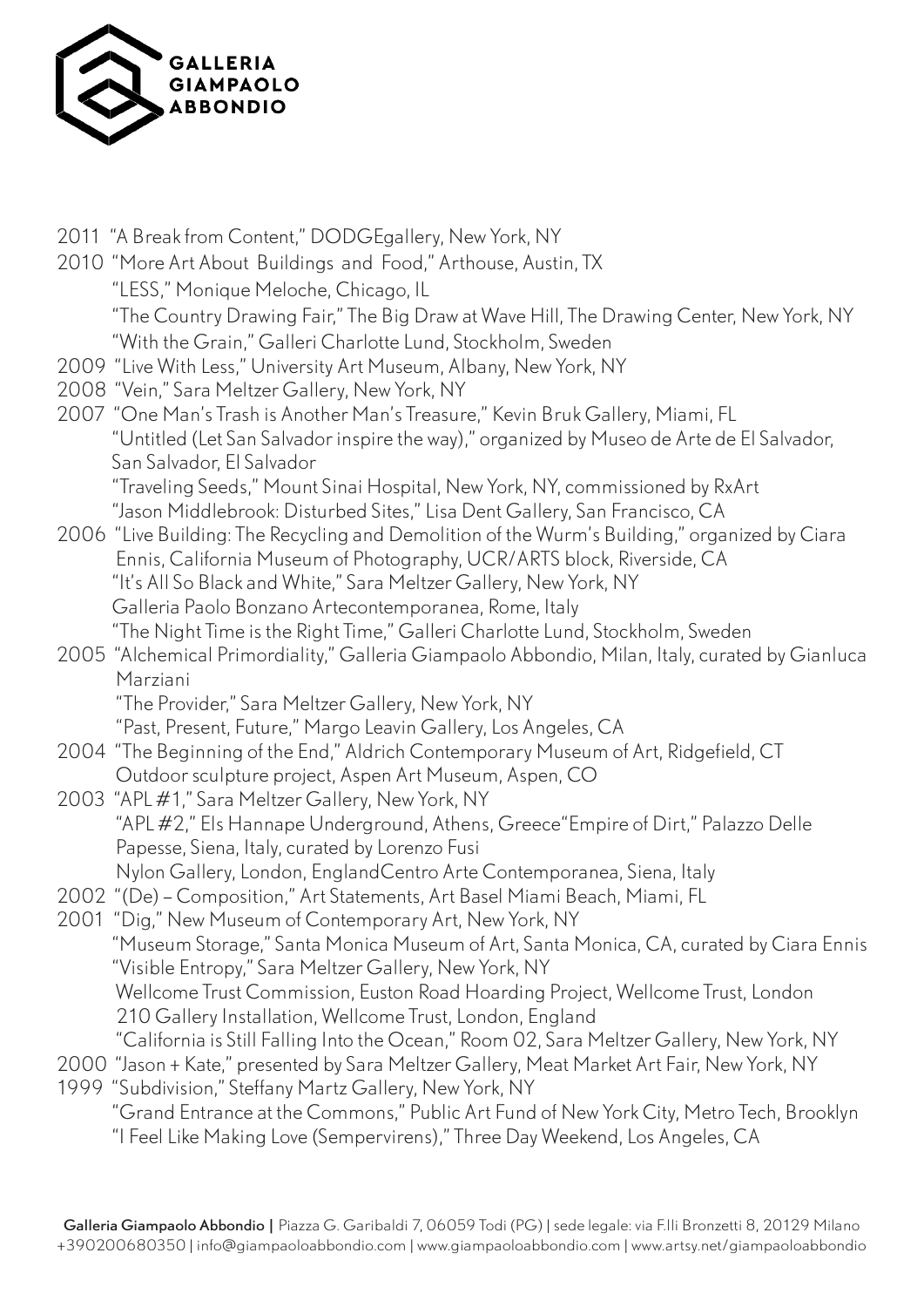

 "Service Entrance," Steffany Martz Gallery, New York, NY 1996 "Real Estate," John Berggruen Gallery, San Francisco, CA 1995 "Identity Props," Arena, Brooklyn, NY

## Group exhibitions:

2019 "Arboreal," Moss Art Center, Virginia Polytechnic Institute and State University, Blacksburg

- 2018 "Belief in Giants," Miles McEnery Gallery, New York, NY
- 2017 "New Acquisitions / Nuevas Adquisiciones: UAG Permanent Collection 2015-2017," University Art Gallery, New Mexico State University, Las Cruces, NM "Wood as Muse," The Art Complex Museum, Duxbury, MA, curated by Donna Dodson and Andy Moerlein "Maker, Maker," Children's Museum of the Arts, New York, NY, curated by Paul Laster and Renée Riccardo "Taconic North," LABspace, Hillsdale, NY, curated by Susan Jennings and Julie Torres "Cortesie per gli ospiti," Galleria Giampaolo Abbondio, Milan, Italy 2016 "Casa Futura Pietra," Parco Archeologico di Siponto, Siponto, Italy 2015 "Painting @ The Very Edge of Art," Contemporary Art Galleries, University of Connecticut,
- Storrs, CT

"The Big Show 9," Peters Projects, Santa Fe, NM

"Painting is Dead?!," Figure One, University of Illinois, Champaign, IL

"Misappropriations: New Acquisitions," Orange County Museum of Art, Newport Beach

"Geometries of Difference: New Approaches to Ornament and Abstraction," Dorsky

- Museum of Art, State University of New York, New Paltz, NY
- "Into The Woods," Morris-Warren Gallery, New York, NY
- 2014 "NOW-ISM: Abstraction Today," Pizzuti Collection, Columbus, OH (catalogue) "My Landscape, abstracted," Museum of Fine Arts, Boston, MA (on view through July 2017) "SITElines," SITE Santa Fe, Santa Fe, NM "Jason Middlebrook / Letha Wilson," Retrospective, Hudson, NY

"Painting: A Love Story," Contemporary Arts Museum Houston, Houston, TX

- 2013 "Second Nature," Albany International Airport, Albany, NY "Visual Arts Faculty Exhibition," Bennington College, Bennington, VT
	- "Eastern Standard," Greene County Council on the Arts, Catskill, NY
	- "Expanding the Field of Painting," Institute of Contemporary Art, Boston, MA

"Pattern: Follow the Rules," Broad Art Museum, Michigan State University, East Lansing, MI,

traveled to Museum of Contemporary Art, Denver, CO

"A Discourse on Plants," RH Gallery, New York, NY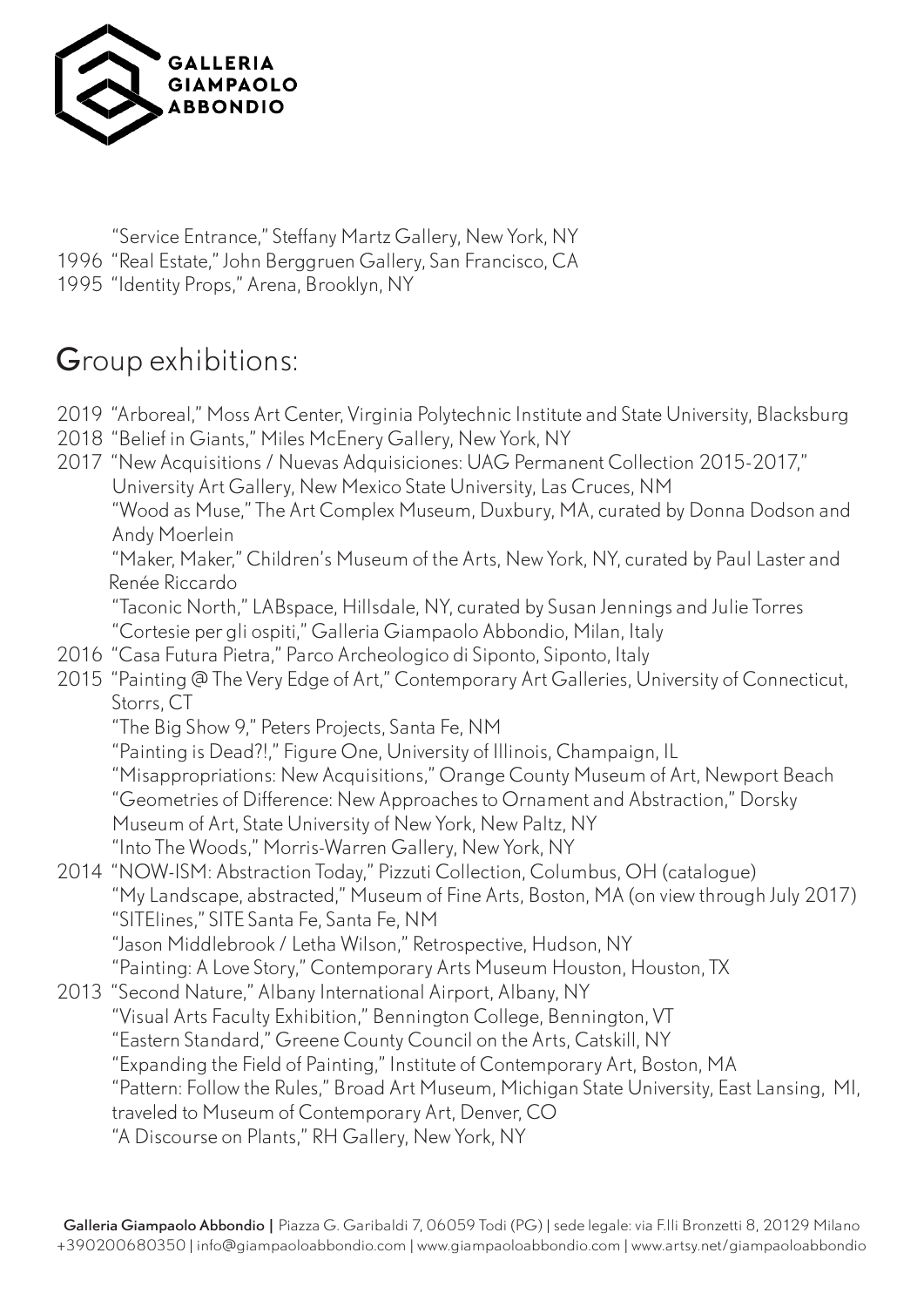

 "It's the End of the World as We Know it (and I Feel Fine)," Ramapo College, Mahwah, NJ 2012 "BAD FOR YOU," Shizaru Gallery, London, England "Left, Right and Center: Contemporary Art and the Challenges of Democracy," Gund Gallery, Kenyon College, Gambier, OH "Selections from the Collection," Museum of Fine Arts, Boston, MA "A Native Hill: Artists of the Valley," Henry Hudson Studios, Hudson, NY "What's the Point," Jen Bekman Gallery, New York, NY "wood," Monique Meloche, Chicago, IL "La pelle che abito," Galleria Pack, Milan, Italy 2011 "Rain Dance," Triangle Arts, Brooklyn, NY "Shift and Flow," Dorsky Gallery, Long Island City, NY "Beyond the Horizon," Deutsche Bank, New York, NY "SHAKEDOWN," DODGEgallery, New York, NY "Feedback," Porter College Gallery, University of California at Santa Cruz, Santa Cruz, CA "Marie Celeste," artSPACE, New Haven, CT 2010 "Ellen Harvey and Jason Middlebrook: The Natural Order of Things," DODGEgallery, New York, NY "Beam Board, Breath: An Investigation of Trees," Sun Valley Center for the Arts, Ketchum, ID "No Show," Spencer Brownstone Gallery, New York, NY "Connectivity Lost," Zilkha Gallery, Wesleyan University Center for the Arts, Middleton, CT, curated by Ginger Gregg Duggan and Judith Hoos Fox "Alexander Calder and Contemporary Art: Form, Balance, Joy," Museum of Contemporary Art Chicago, Chicago, IL, curated by Lynne Warren, traveled to Nasher Sculpture Center, Dallas, TX; Nasher Museum of Art, Duke University, Durham, NC; and Orange County Museum of Art, Newport Beach, CA (2010-2012) (catalogue) "Think Pink," Sarah Gavlak Gallery, West Palm Beach, FL, curated by Beth Rudin DeWoody 2009 "Almost Utopia," 18th Street Art Center, Santa Monica, CA, curated by Ciara Ennis "Lives of The Hudson," Tang Museum at Skidmore College, Saratoga Springs, NY 2008 "Something for Nothing," Contemporary Arts Center, New Orleans, LA, curated by Dan Cameron "Trees," Art OMI, Columbia County, NY, curated by Amy Lipton "Logan Collection," Frances Lehman Loeb Art Center at Vassar College, Poughkeepsie, NY, curated by Mary-Kay Lombino"Repositioning the Landscape," Westport Arts Center, Westport, CT, curated by Jennifer McGregor 2007 "Collector's Choice III. Audacity in Art: Selected Works from Central Florida Collections," Orlando Museum of Art, Orlando, FL (catalogue) "Sheldon Survey, An Invitational," Sheldon Memorial Art Gallery, University of Nebraska, Lincoln, NE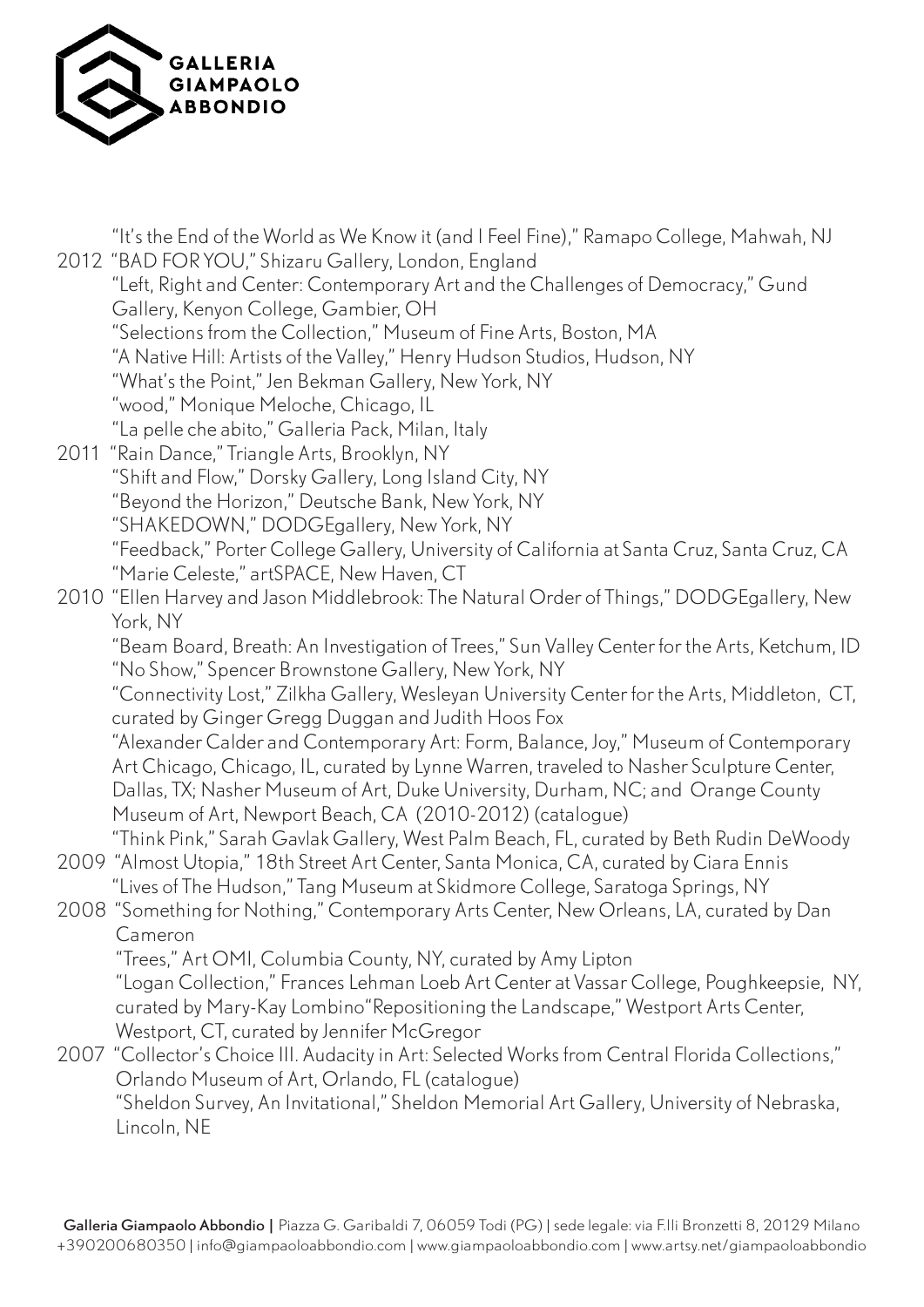

 "Material Pursuits," Robert Hull Fleming Museum, University of Vermont, Burlington, VT "A Serious Paradise," Gregory Lind Gallery, San Francisco, CA "What is your hobby?," The Fireplace Project, East Hampton, NY "Craft in Contemporary Art", Robert Hull Fleming Museum, University of Vermont, Burlington, VT, curated by Evelyn C. Hankins "Merit Badge 2," Rockland County Art Center, Rockland, NY "Flow," Sheldon Memorial Art Gallery, University of Nebraska-Lincoln, Lincoln, NE "Green Dreams," Kunstverein Wolfsburg, Wolfsburg, Germany, curated by Anne Kersten and Christine Heidemann (catalogue) "Winter Invitational," Wave Hill, Bronx, NY, curated by Wennie Huang "Petroliana (Oil Patriotism)," Second Moscow Biennale of Contemporary Art, Moscow, Russia, curated by Elena Sorokina (catalogue) 2006 "New York, Interrupted," pkm gallery, Beijing, China, curated by Dan Cameron (catalogue) "Twice Drawn," The Tang Teaching Museum and Art Gallery at Skidmore College, Saratoga Springs, NY, curated by Ian Berry "Prevailing Climate," Sara Meltzer Gallery, New York, NY, curated by Rachel Gugelberger and Jeffrey Walkowiak "Table Top," Josée Bienvenu Gallery, New York, NY "Manhattan Transfer," ZONE: Chelsea Center for the Arts, New York, NY, curated by John Weber "Memory, Architecture and Place," Forest Hills Cemetery, Boston, MA "Nature is Knocking," Jersey Art Center, Newark, NJQED Gallery, Los Angeles, CA "Inside/Outside: TreeLines," Abington Art Center, Jenkintown, PA, curated by Amy Lipton "Among the Trees," Visual Arts Center of New Jersey, Summit, NJ, curated by Kimberly Marrero (catalogue) "Welcome Home," Sara Meltzer Gallery, New York, NY "A Pictorial Point," Monya Rowe Gallery, New York, NY2005 "Apocalypse Soon," QED, Los Angeles, CA, curated by Kristin Calabrese "The Obligation to Endure: Art and Ecology Since 'Silent Spring,'" New York Academy of Sciences, New York, NY, curated by Nick Debs "Five Projects," Wave Hill, Bronx, NY "Merit Badge," Hudson, NY, organized by Jason Middlebrook "Exhibition of Visual Art 2005," Limerick, Ireland, curated by Dan Cameron 2004 "The Season," Galleria Pack, Milan, Italy (catalogue) "Art on Paper 2004," Weatherspoon Art Museum, University of North Carolina, Greensboro, NC, curated by Ron Platt "Print Publishers Spotlight," Barbara Krakow Gallery, Boston, MA "Crude Oil Paintings," White Columns, New York, NY, curated by Elena Sorokina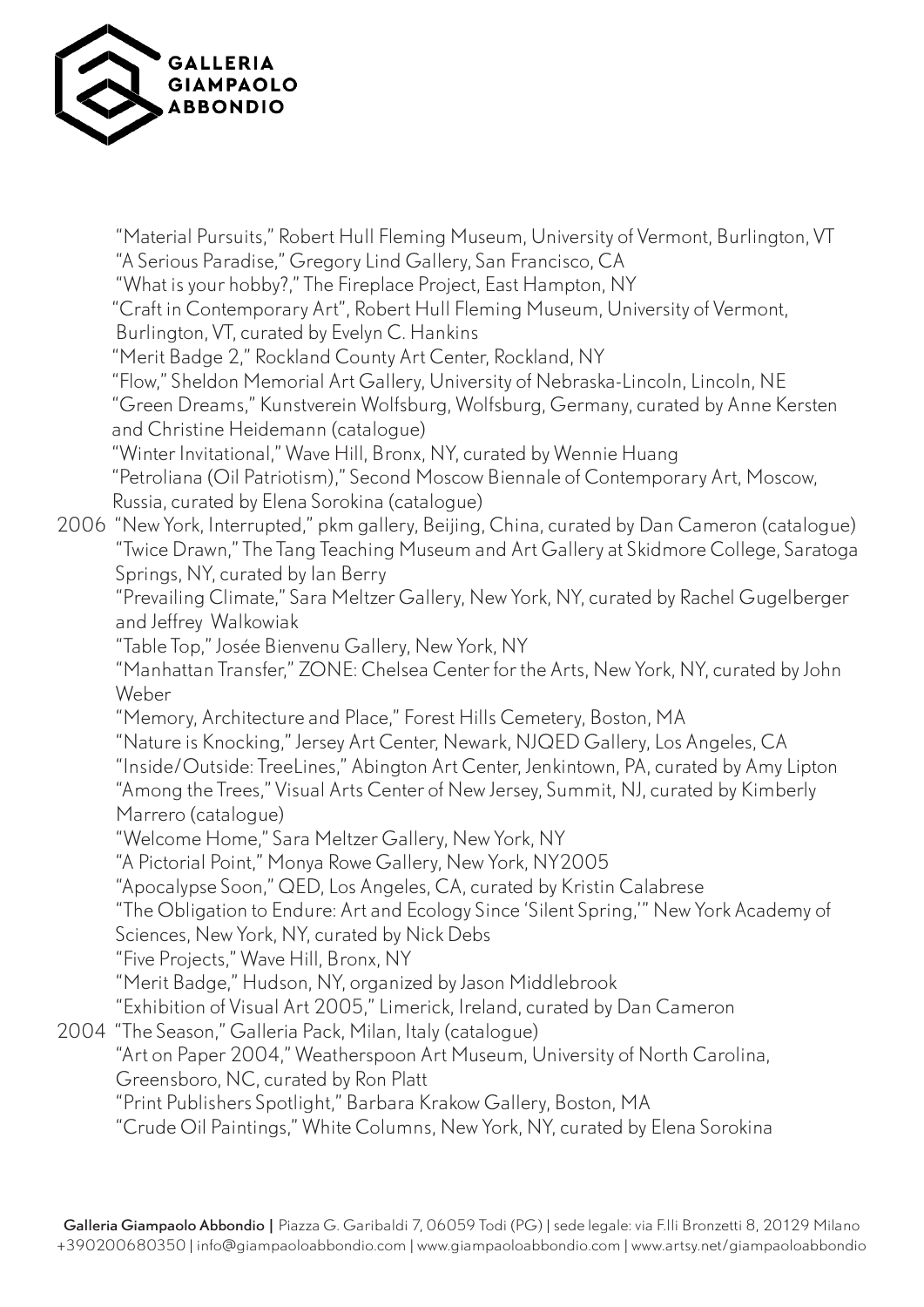

 "Cleanliness," Sara Meltzer Gallery, New York, NY, curated by Adam Frank "Possessed," Western Bridge, Seattle, WA "Painting," Galleri Charlotte Lund, Stockholm, Sweden "Manhattan Transfer," Weber Fine Art, Chatman, NY, curated by John Weber2003 "The Outlaws Series 2003," New York, NY, curated by Lisa Kirk (matchbook project) "Paradise/Paradox," Castle Gallery, College of New Rochelle, New Rochelle, NY, curated by Susan M. Canning "Sidelong Glance," Im N iL Gallery, Brooklyn, NY, curated by Omar Lopez Chahoud "Rendered," Sara Meltzer Gallery, New York, NY "Nature Boy," Elizabeth Dee Gallery, New York, NY, curated by Doug Wada "Yard: An exhibition about the private landscape that surrounds suburban domestic architecture," Socrates Sculpture Park, Long Island City, NY, curated by Robyn Donohue and Alyson Baker "CHOCKERFUCKINGBLOCKED," Jeffrey Charles Gallery, London, England "On Paper: Masterworks from the Addison Collection," Addison Gallery of American Art, Phillips Academy, Andover, MA "UnNaturally," curated by Mary Kay Lombino, Contemporary Art Museum, University of South Florida, Tampa, FL; H & R Block Artspace at the Kansas City Art Institute, Kansas City, KS; Fisher Gallery, University of Southern California, Los Angeles, CA; Copia: The American Center for Wine, Foods and the Arts, Napa, CA; and Lowe Art Museum, University of Miami, Coral Gables, FL (catalogue) 2002 "Hash Brown Potatoes," Smack Mellon Studio, Brooklyn, NY, curated by Omar Lopez- Chahoud "Majority Rules: Part One," Free Gallery, Glasgow, Scotland, curated by Letha Wilson and Tara McDowell "Building Anxiety," Ten and One Gallery, New York, NY "What Exit?," Paul Robeson Gallery, Rutgers University, Rutgers, NJ "Sitelines," Addison Gallery of American Art, Phillips Academy, Andover, MA 2001 "Baker's Dozen," Julie Baker Fine Art, Grass Valley, CA "The Altoids Collection," New Museum of Contemporary Art, New York, NY "Peaks," Kagan Martos, New York, NY "Wine, Women, and Wheels," White Columns, New York, NY, curated by Paul Ha 2000 "La Ville / Le Jardin / La Mémoire," L'Académie de France à Rome, Villa Medici, Rome, Italy, curated by Hans Ulrich Obrist "Substance," Neo-Images, New York, NY, organized by Robert Heckees "Pastoral Pop!," Whitney Museum of American Art @ Philip Morris, New York, NY, curated by Debra Singer "Float," Sara Meltzer Gallery, New York, NY (catalogue)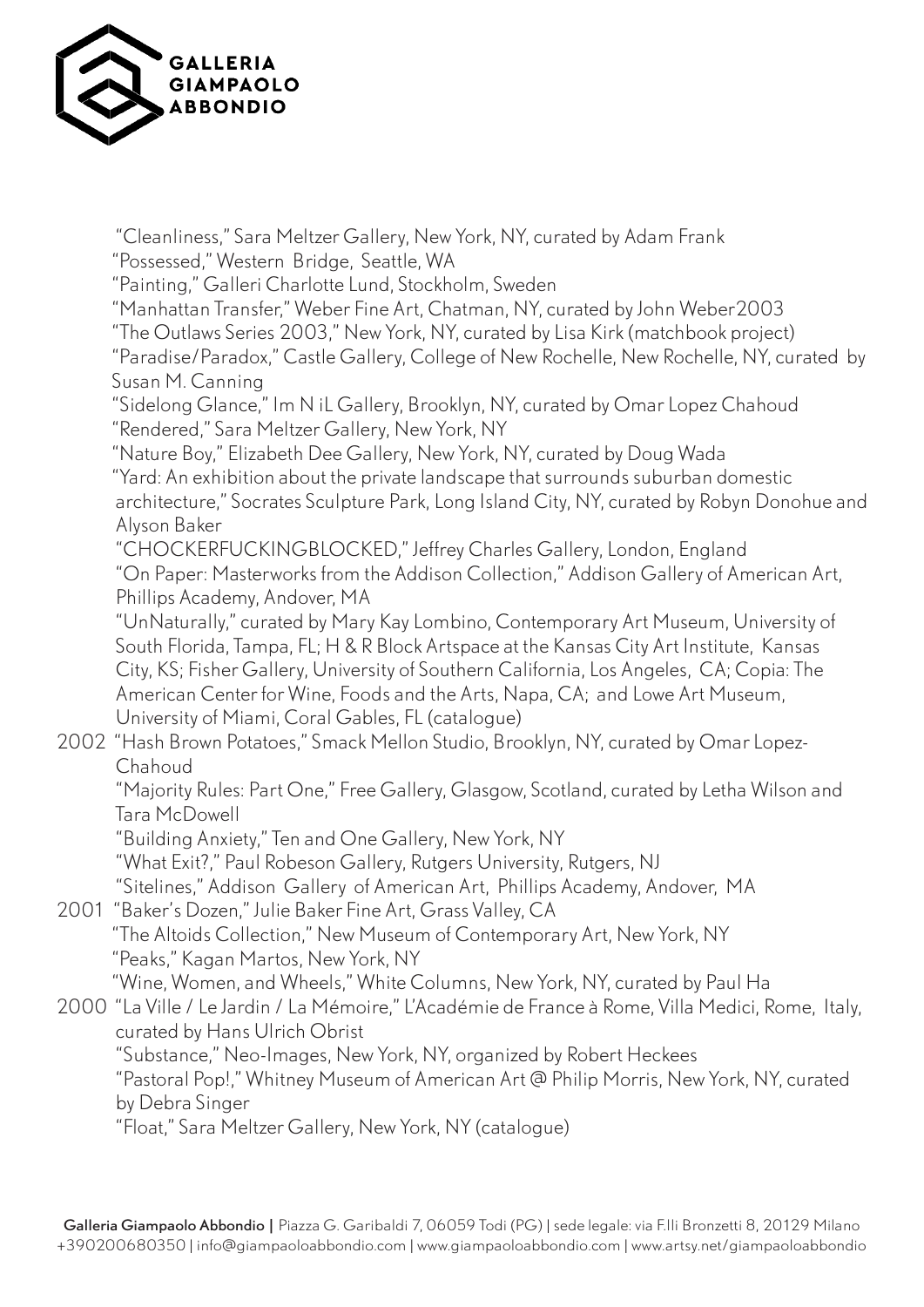

| "Never, Never Land," curated by Omar Lopez Chahoud, Florida Atlantic University Gallery,<br>Boca Raton, FL; Tampa Museum of Contemporary Art, Tampa, FL; and Rutgers-Camden<br>Center for the Arts, Camden, NJ                                                                                                                                                                      |
|-------------------------------------------------------------------------------------------------------------------------------------------------------------------------------------------------------------------------------------------------------------------------------------------------------------------------------------------------------------------------------------|
| "Almost," Living Room Project, Los Angeles, CA, curated by Regine Basha<br>San Francisco Art Institute                                                                                                                                                                                                                                                                              |
| 2000 Art Auction, Walter McBean Galleries, San Francisco, CA                                                                                                                                                                                                                                                                                                                        |
| "Ramapo College Faculty Exhibition," Berrie Center Gallery, Ramapo College, Mahwah, NJ                                                                                                                                                                                                                                                                                              |
| 1999 "Odd Gloss," Rosamund Felsen Gallery, Santa Monica, CA, curated by Gordon Haines<br>"A Room with a View," Sixth @ Prince Fine Art, New York, NY, curated by Mike Weiss<br>"Life in Space: Phase 1: The Double-Barreled Linear Accelerator Model," presented by Four<br>Walls and CCAC, CCAC Montgomery Campus, San Francisco, CA<br>"The Road Show," DFN Gallery, New York, NY |
| "Office," Staff Gallery, New York, NY, curated by Regine Basha                                                                                                                                                                                                                                                                                                                      |
| "Gallery Artists," Steffany Martz Gallery, New York, NY                                                                                                                                                                                                                                                                                                                             |
| "Friends and Neighbors," Three Day Weekend, Los Angeles, CA, curated by John Tevis                                                                                                                                                                                                                                                                                                  |
| 1998 "Day in May Project," Cold Spring, NY, curated by Regine Basha, Christoph Gerozissis and<br>Anton Vidokle                                                                                                                                                                                                                                                                      |
| SoHo Downtown Arts Festival, New York, NY                                                                                                                                                                                                                                                                                                                                           |
| "Gender Consumption Assumption of Gender," Stony Brook University Art Gallery, Stony                                                                                                                                                                                                                                                                                                |
| Brook, NY                                                                                                                                                                                                                                                                                                                                                                           |
| 1997 "Video Series," Knitting Factory, New York, NY, curated by Laurie Brown                                                                                                                                                                                                                                                                                                        |
| Gramercy International Art Fair, Gramercy Hotel, New York, NY                                                                                                                                                                                                                                                                                                                       |
| "Chelsea," Steffany Martz Gallery, New York, NY                                                                                                                                                                                                                                                                                                                                     |
| "Art Exchange Project," represented by Steffany Martz, Steffany Martz Gallery, New York NY                                                                                                                                                                                                                                                                                          |
| 1996 "The Future Last Forever," Steffany Martz Gallery, New York, NY<br>"Halloween Show," Gallery Index, Stockholm, Sweden                                                                                                                                                                                                                                                          |
| "Art Exchange Project," Arena, New York, NY                                                                                                                                                                                                                                                                                                                                         |
| "Who Do You Think You Are?," Center for Curatorial Studies Museum at Bard College,                                                                                                                                                                                                                                                                                                  |
| Annadale, NY, curated by William Stover                                                                                                                                                                                                                                                                                                                                             |
| 1995 "Whitney Independent Study Program Studio Show," Whitney Museum Downtown Branch,                                                                                                                                                                                                                                                                                               |
| New York, NY                                                                                                                                                                                                                                                                                                                                                                        |
| "Freaks," hosted by Javier Tellez, 300 West 43rd Street, New York, NY                                                                                                                                                                                                                                                                                                               |
| "The Joy of Painting," Here, New York, NY, curated by Alix Lambert and Ami Arnault                                                                                                                                                                                                                                                                                                  |
| "Stockholm Smart Show," Adlercreutz-Björkholmen Gallery, Stockholm, Sweden                                                                                                                                                                                                                                                                                                          |
| 1994 "Tiny Shoes, "New Langton Arts, San Francisco, CA, curated by D-L Alvarez                                                                                                                                                                                                                                                                                                      |
|                                                                                                                                                                                                                                                                                                                                                                                     |
| "6x9," Victoria Room, San Francisco, CA, sponsored by Zyzzyza Magazine                                                                                                                                                                                                                                                                                                              |
| "Juror Art Exhibition," California State Fair, Sacramento, CA                                                                                                                                                                                                                                                                                                                       |
| "Site Lines," James Irvine Foundation, San Francisco, CA                                                                                                                                                                                                                                                                                                                            |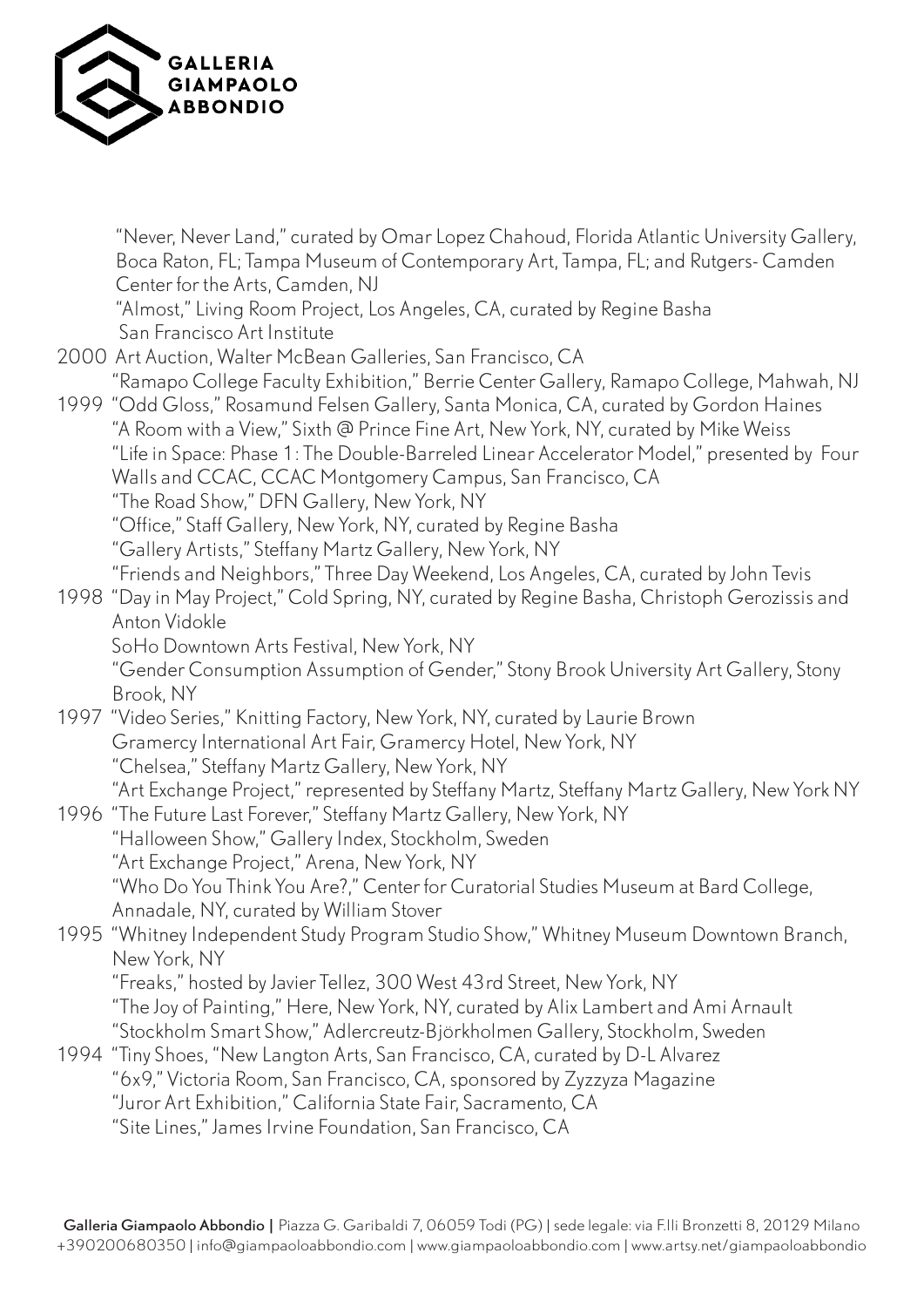

 "Master of Fine Arts Exhibition," San Francisco Art Institute, San Francisco, CA "Southern Exposure," San Francisco, CA 1993 "Object," Intersection for the Arts, San Francisco, CA, curated by Armado Rasco "Drawing First (Third Annual Exhibition)," Group Exhibition, San Jose Institute Of Contemporary Art, San Jose, CA, curated by Ann Philbin "Lemme See Him Huck," Diego Rivera Gallery, San Francisco Art Institute, San Francisco,  $CA$  "Spring Group Show," Walter McBean Gallery, San Francisco, CA "Inheritance / Art in the Family," San Jose Art League Gallery, San Jose, CA "Visions of the American Dream," Union Gallery, San Francisco State University, San Francisco, CA "Ninth Annual National Juror Exhibition," Berkeley Art Center, Berkeley, CA, curated by Bill Berkson 1990-1992 "Elvis Lives", Art Attack Gallery, San Francisco, CA "Twelfth Annual Juror Exhibition," Arts Council of San Mateo County, San Francisco, CA

### Awards and grants:

- 2013 Pollock-Krasner Foundation Grant
- 2010 Joan Mitchell Foundation Grant

#### Residencies:

2012 The Workshop, San Francisco, CA 2009-2010 Iaspis Residency, Stockholm, Sweden

### Collections:

Addison Gallery of American Art, Andover, MA Albright-Knox Art Gallery, Buffalo, NY Altoids Collection, New York, NY Arthouse, Austin, TX